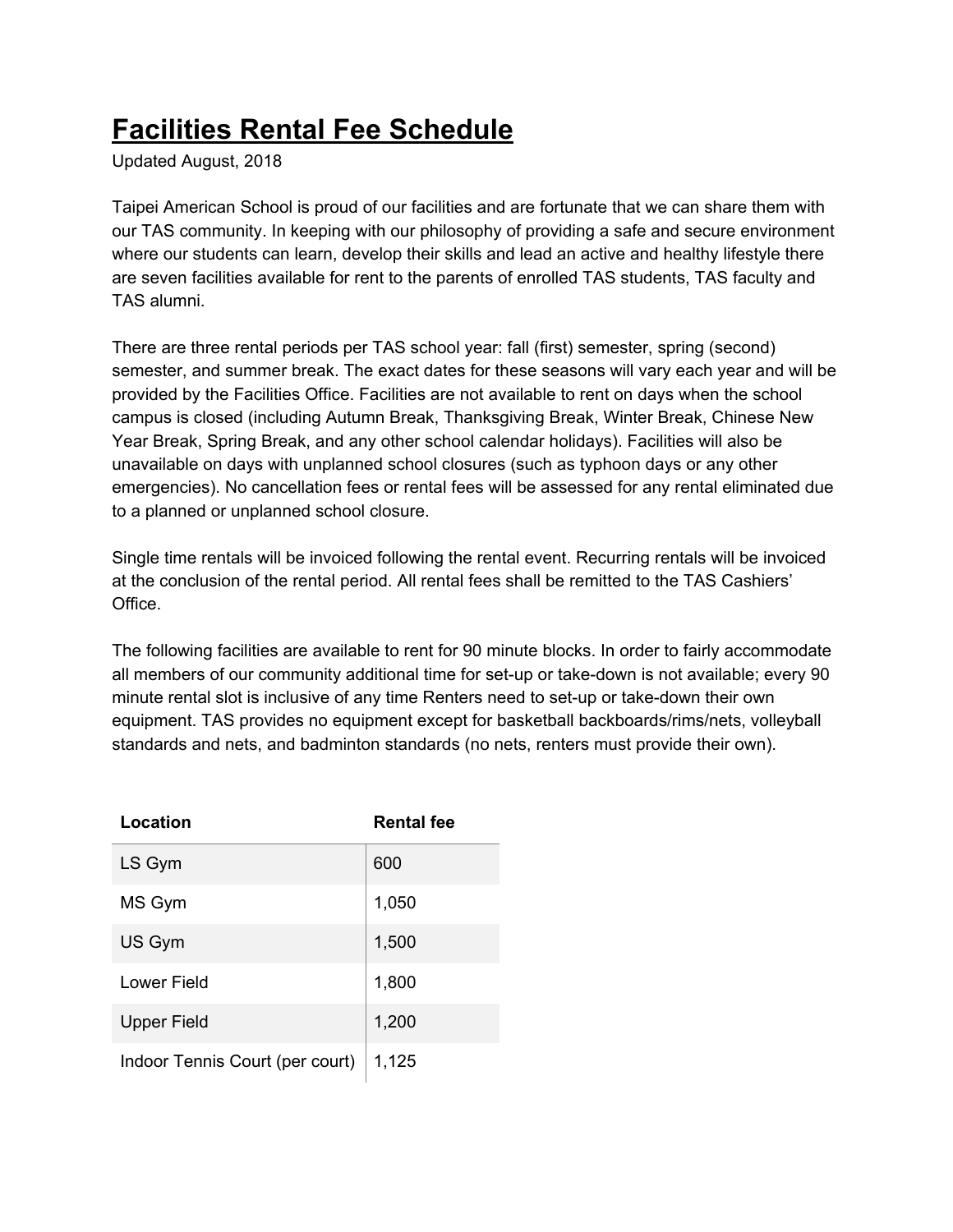Rental time slots are standardized.

The weekday (Monday through Friday) rental schedule is:\*

|  |  | LS Gym, US Gym, Lower Field, Upper Field: |  |  |
|--|--|-------------------------------------------|--|--|
|  |  |                                           |  |  |

| Time Slot #1   7:20pm - 8:50pm |  |
|--------------------------------|--|
|--------------------------------|--|

MS Gym, Indoor Tennis Courts:

| Time Slot #1 | 7:30pm - 9:00pm |
|--------------|-----------------|
|--------------|-----------------|

The weekend (Saturday and Sunday) rental schedule is:\*

| Time Slot #1 | $8:20$ am - 9:50am |
|--------------|--------------------|
| Time Slot #2 | 9:50am - 11:20am   |
| Time Slot #3 | 11:20am - 12:50pm  |
| Time Slot #4 | 12:50pm - 2:20pm   |
| Time Slot #5 | 2:20pm - 3:50pm    |
| Time Slot #6 | 3:50pm - 5:20pm    |
| Time Slot #7 | 5:20pm - 6:50pm    |
| Time Slot #8 | 6:50pm - 8:20pm    |
| Time Slot #9 | 8:20pm - 9:50pm    |

LS Gym, US Gym, Lower Field, Upper Field: